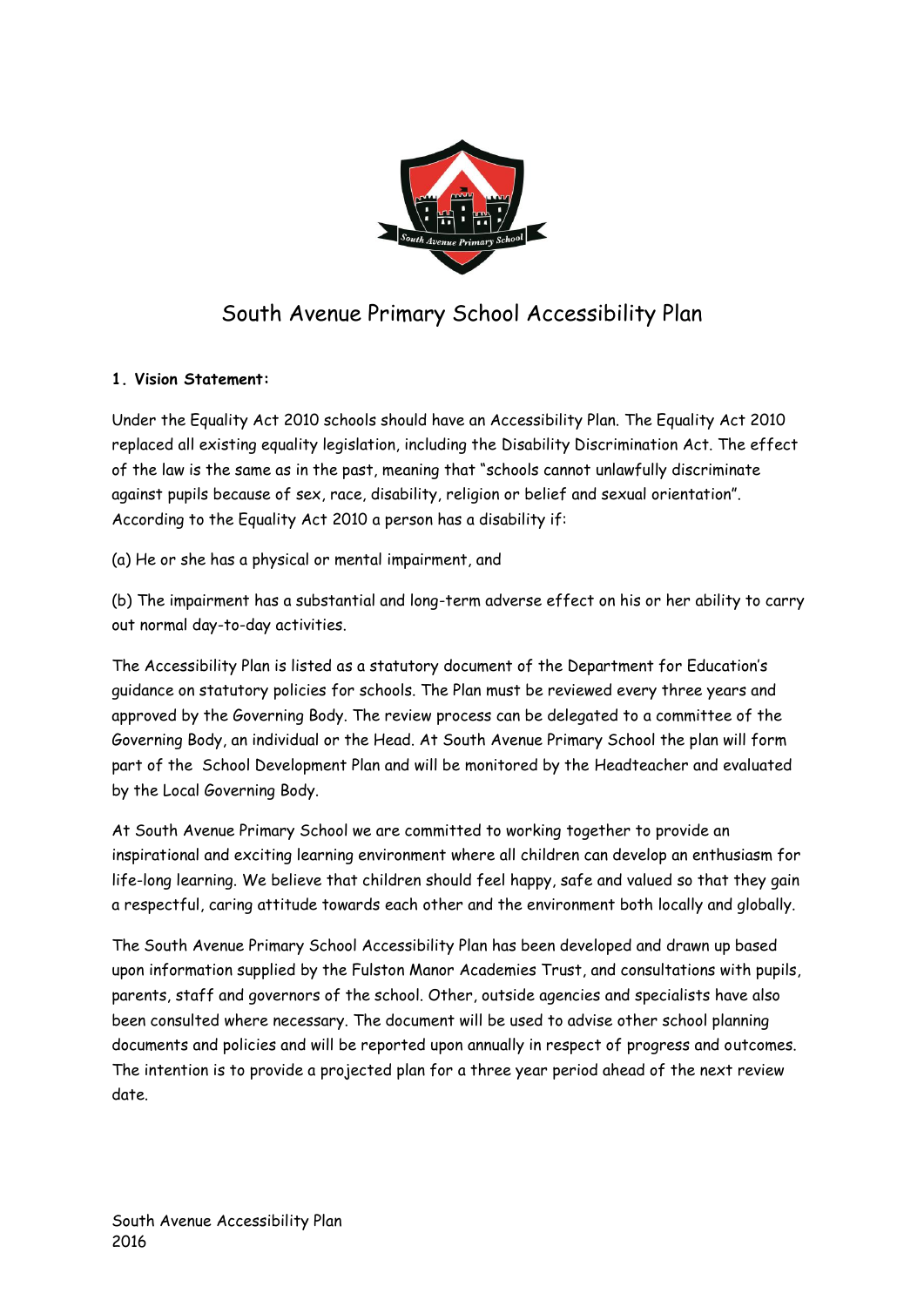The Accessibility Plan is structured to complement and support the school's Equality Objectives, and will similarly be published on the school website.

South Avenue Primary School is committed to providing an environment that enables full curriculum access, that values and includes all pupils, staff, parents and visitors regardless of their education, physical, sensory, social, spiritual, emotional and cultural needs. We are committed to taking positive action in the spirit of the Equality Act 2010 with regard to disability and to developing a culture of inclusion, support and awareness within the school.

The South Avenue Primary School Accessibility Plan shows how access is to be improved for disabled pupils, staff and visitors to the school within a given timeframe and anticipating the need to make reasonable adjustments to accommodate their needs where practicable. The Accessibility Plan contains relevant and timely actions to:-

- Increase access to the curriculum for pupils with a disability, expanding the curriculum as necessary to ensure that pupils with a disability are as, equally, prepared for life as are the able-bodied pupils; (If a school fails to do this they are in breach of their duties under the Equalities Act 2010); this covers teaching and learning and the wider curriculum of the school such as participation in after-school clubs, leisure and cultural activities or schools visits – it also covers the provision of specialist or auxiliary aids and equipment, which may assist these pupils in accessing the curriculum within a reasonable timeframe;
- Improve and maintain access to the physical environment of the school, adding specialist facilities as necessary – this covers improvements to the physical environment of the school and physical aids to access education within a reasonable timeframe;
- Improve the delivery of written information to pupils, staff, parents and visitors with disabilities; examples might include hand-outs, timetables, textbooks and information about the school and school events; the information should be made available in various preferred formats within a reasonable timeframe.

The South Avenue Primary School Accessibility Plan relates to the key aspects of physical environment, curriculum and written information.

Whole school training will recognise the need to continue raising awareness for staff and governors on equality issues with reference to the Equality Act 2010.

This Accessibility Plan should be read in conjunction with the following school policies, strategies and documents:

- Asset Management Plan
- **•** Behaviour Management Policy

South Avenue Accessibility Plan 2016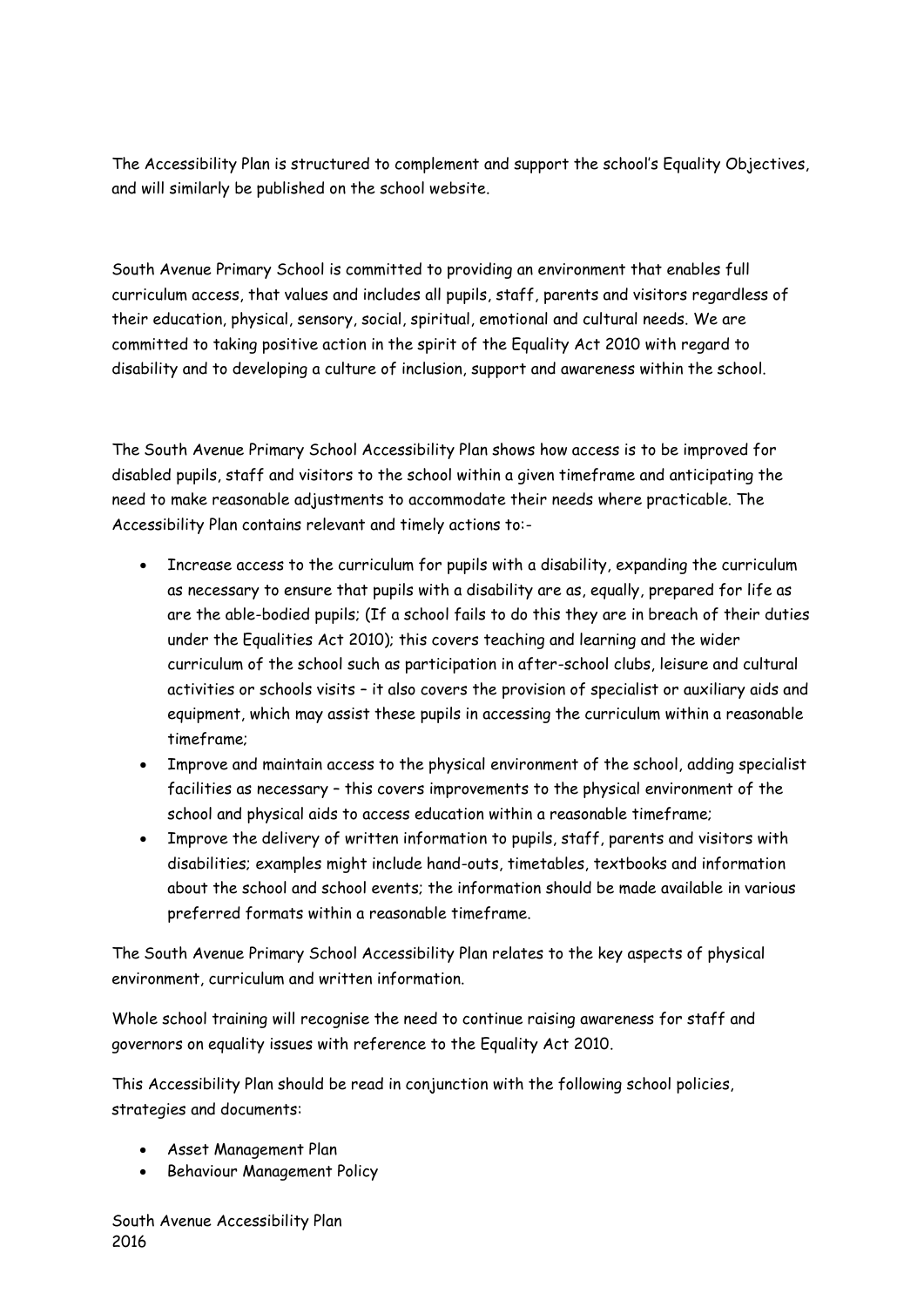- Curriculum Policy
- Critical Incident Support Plan
- Equal Opportunities Policy
- Health & Safety Policy
- Racial Equality Policy
- School Prospectus
- School Improvement Plan
- Special Educational Needs Policy
- Staff Development Policy

The Accessibility Plan for physical accessibility relates to the Access Audit of the School, which remains the responsibility of the governing body. It may not be feasible to undertake all of the works during the life of this accessibility plan and therefore some items will roll forward into subsequent plans. An accessibility audit will be completed by the school prior to the end of each period covering this plan in order to inform the development of a new Accessibility Plan for the ongoing period.

Equality Impact Assessments will be undertaken as and when school policies are reviewed. The terms of reference for all governors' committees will include the need to consider Equality and Diversity issues as required by the Equality Act 2010.

The Accessibility Plan will be published on the school website.

The Accessibility Plan will be monitored through the Governor Finance and Health and Safety monitoring.

The school will work in partnership with the FMAT in developing and implementing this Accessibility Plan.

The Accessibility Plan may be monitored by Ofsted during inspection processes in relation to Schedule 10 of the Equality Act 2010.

### **2. Aims and Objectives**

Our Aims are:

- Increase access to the curriculum for pupils with a disability,
- Improve and maintain access to the physical environment
- Improve the delivery of written information to pupils,
- Our objectives are detailed in the Action Plan below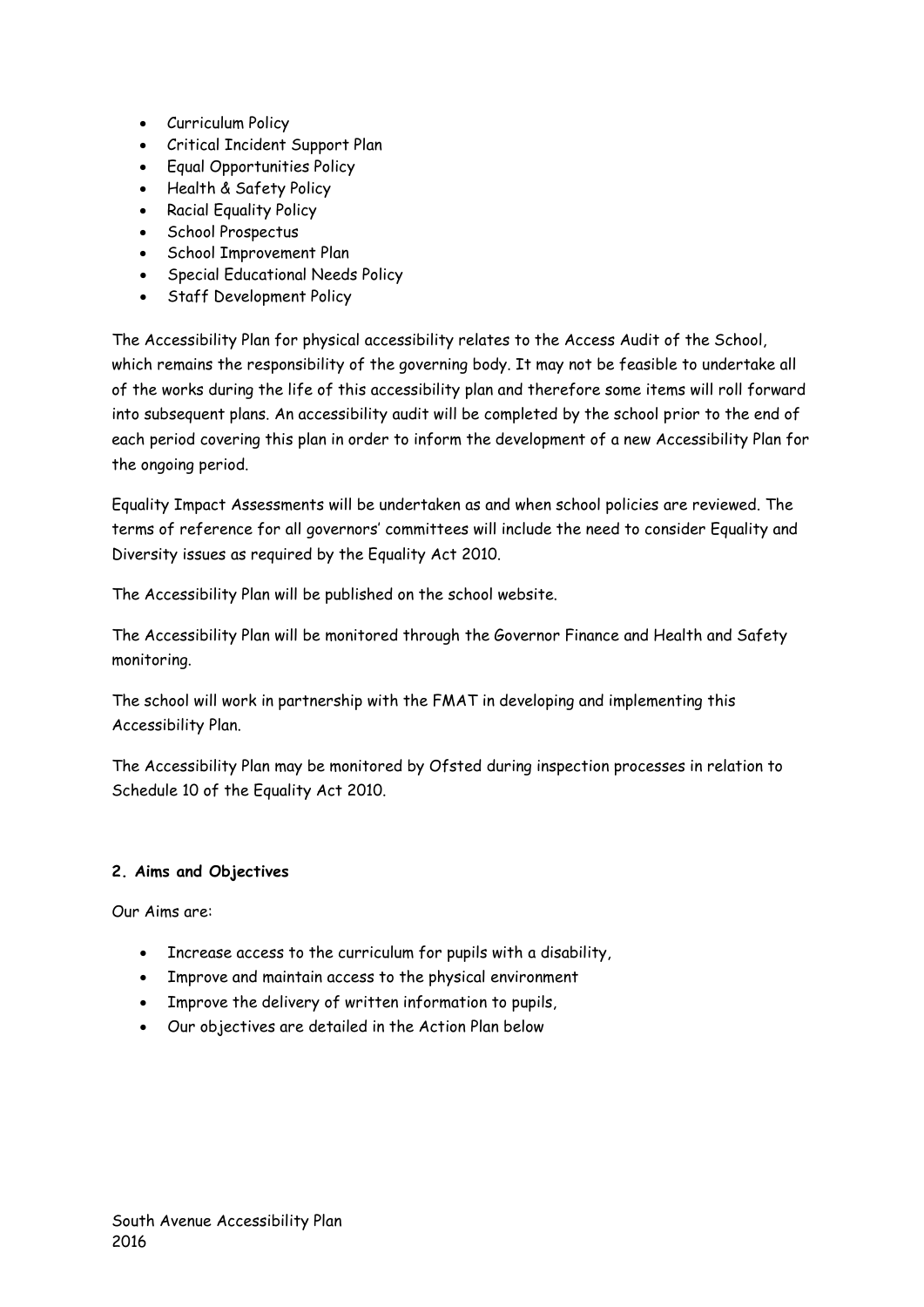### Current good practice

We aim to ask about any disability or health condition in early communications with new parents and carers. For parents and carers of children already at the school, we collect information on disability as part of a survey of parents' views, or in conjunction with a letter home about a parents' evening.

#### Physical Environment

Disabled pupils are encouraged to participate in extra-curricular activities. Some aspects of extra-curricular activities present particular challenges, for example: lunch and break times for pupils with social/interaction impairments, after-school clubs for pupils with physical impairments, school trips for pupils with medical needs; There are a few parts of the school to which disabled pupils have limited access at the moment, but the recent addition of an access ramp to the infant hall has improved this.

#### Curriculum

There are areas of the curriculum to which disabled pupils have limited or no access. Some areas of the curriculum present particular challenges, for example: PE for pupils with a physical impairment, science and technology for pupils with a visual impairment. Other issues can affect the participation of disabled pupils, for example: bullying, peer relationships, policies on the administration of medicines, the provision of personal care, the presence or lack of role models or images of disabled people, in effect, all the school's policies and procedures, written and unwritten.

### Information

Different forms of communication are made available where necessary to enable all disabled pupils to express their views and to hear the views of others. Access to information is planned, with a range of different formats available for disabled pupils, parents and staff where appropriate.

#### **Access Audit**

The school is a spread over two single storey buildings. The infant building has a relatively narrow corridor with 2 access points from outside. KS1 areas are all on the ground floor with average width door access to all classrooms. The hall is on the ground floor and is accessible to all.

On-site car parking for staff and visitor includes two dedicated disabled parking bays, one on each site. The main entrances to the school are either flat or ramped and the entrance to the junior site has wide doors fitted so is fully accessible to wheelchair users. There are disabled toilet facilities available, on the junior site.

The school has internal emergency signage and escape routes are clearly marked.

South Avenue Accessibility Plan 2016